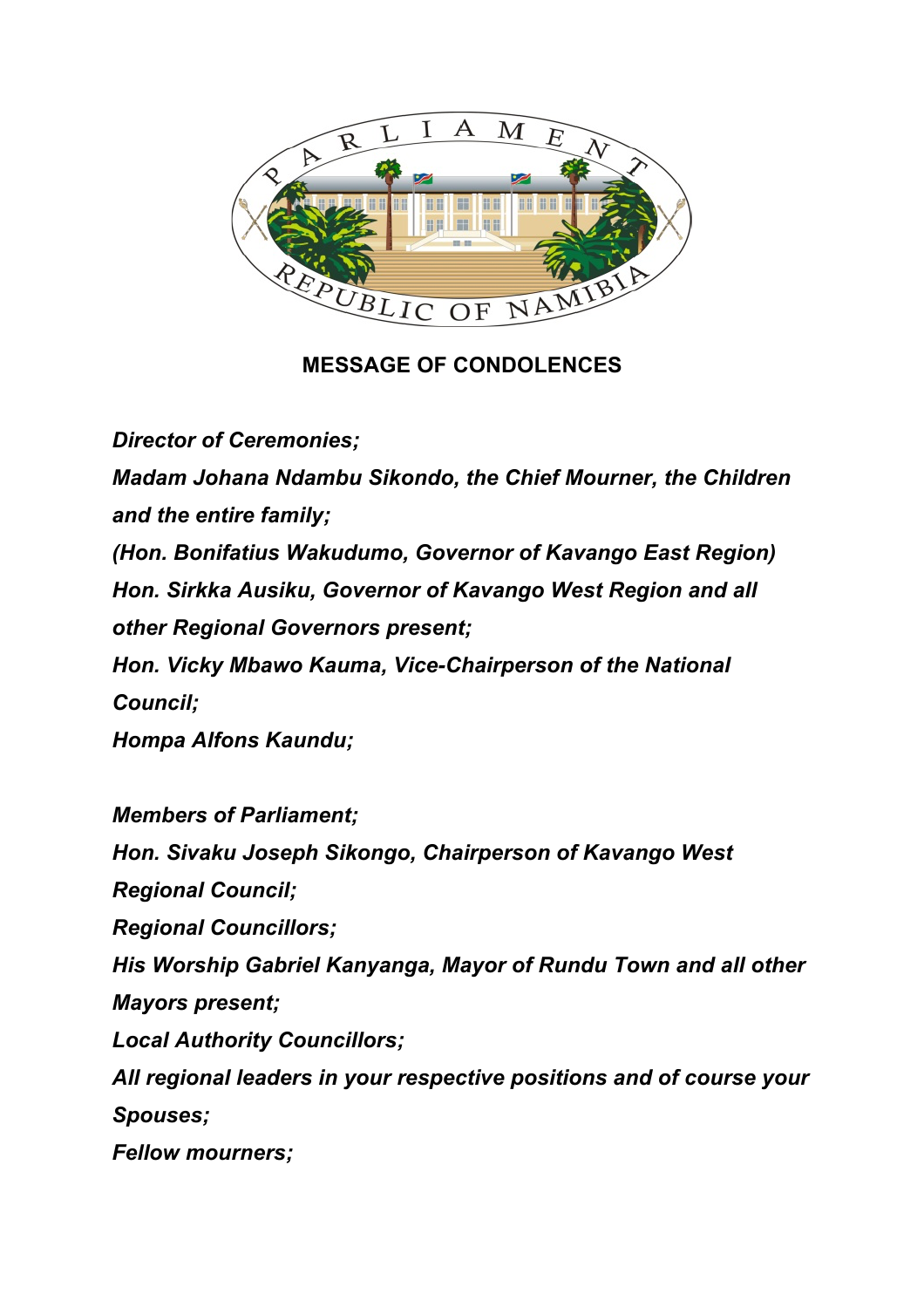## *The media;*

### *Ladies and Gentlemen.*

The National Council has learned with great sadness about the sudden death of the late Hon Johannes Kahonzo Sikondo after a short illness on Sunday, the  $19<sup>th</sup>$  of September 2021. The message was devastating, because the Late Sikondo was both a colleague of mine at the National Council and the Kavango West Regional Council.

This is the second loss for Kavango West Region in a space of three years, after we lost the late Hon. Rosa Kunyanda Kavara during the 5<sup>th</sup> National Council (may her soul continue resting in eternal peace). The late Sikondo was sworn-in as Member of the 5<sup>th</sup> National Council on Monday, 07 May 2018 to replace the late Hon. Kavara at National Council, and again as a member of the  $6<sup>th</sup>$  National Council on the 15<sup>th</sup> of December 2020.

A sudden loss of a family member, a friend or a colleague such as that of Hon. Sikondo come with a deep pain and many questions without answers. No amount of words will completely erase this sorrow; but as believers we usually hang on the faith we believe in. We believe that this faith will take us through the slow healing process.

The National Council is equally pained by the loss of our colleague and comrade, whom we relied upon so much to bring forward the issues of regional and national concern to the House.

### **Fellow mourners,**

I have no doubt in my mind that the late Sikondo would have done more for his constituency, the region and the country at large as a Member of Parliament. His contribution was analytical and vibrant and it became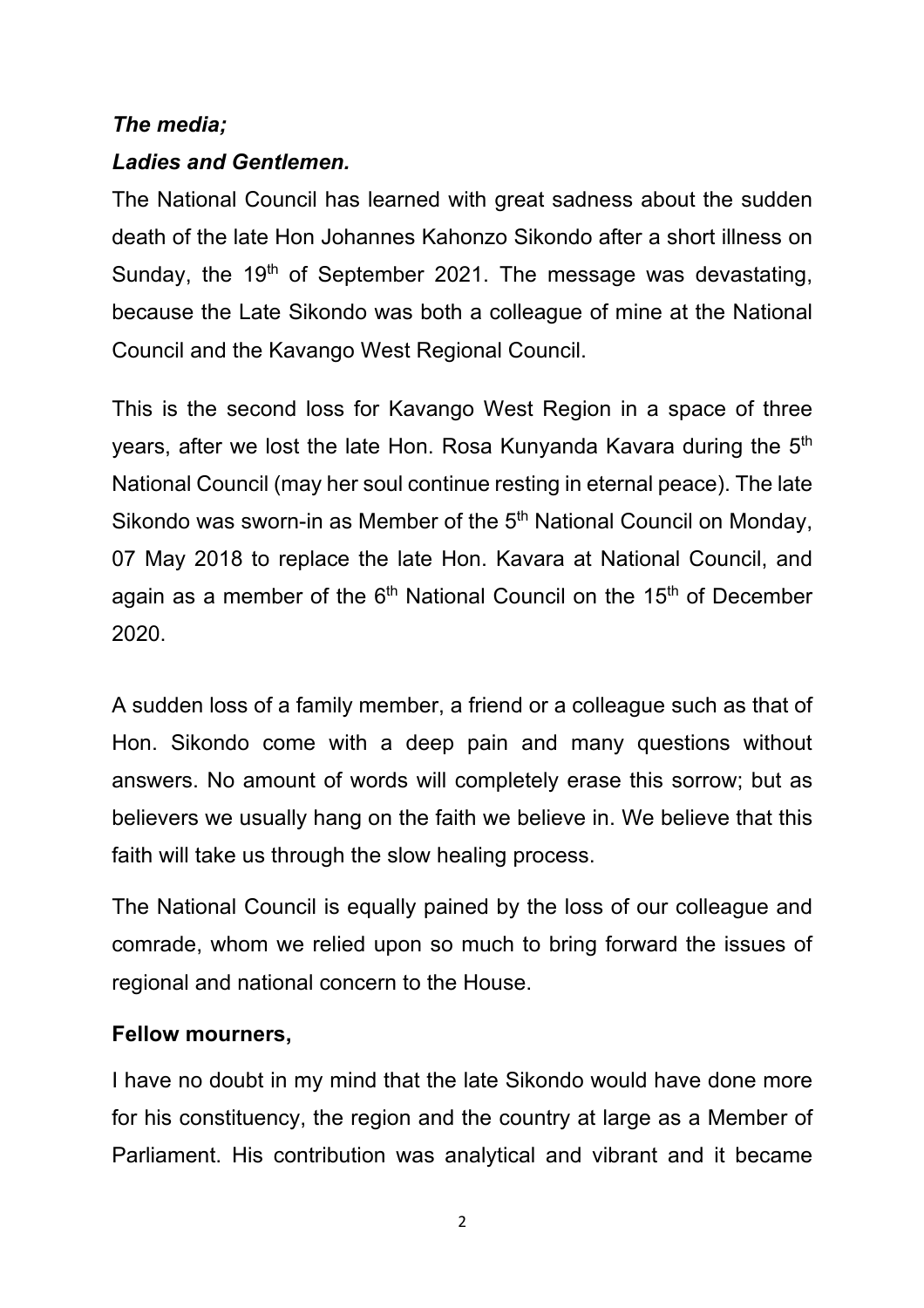immediately clear that he had the ability to study issues before taking the floor.

### **Fellow mourners,**

The late Hon. Sikondo's contributions will forever be remembered at the National Council.

Reflecting on his debates in the August House, the late Sikondo contributed on the Namibia Deposit Guarantee Bill. In his own word, he said the following: "*This Bill has come at the most important time after the nation witnessed the collapse of the SME Bank, and the depositors' hard earned money has not been recovered. The lessons we have learned from the collapsed of the SME bank is a bitter one, it has left a bitter taste in our mouths but has opened our eyes, hence, the introduction of this Bill."*

*He further went on to say that the establishment of the Deposit Guarantee Fund shows that the Government is not ready to let the Financial Institutions gamble with depositor's money. This fund will safeguard the money deposited in these Institutions and clients will not be at the mercy of these Institutions as it has been the case in the past. Once the Act is passed and enacted into Law, it will restore depositors' faith and confidence in our Financial Institutions.* 

*In addition, he cautioned that it was his belief that those who will serve on the Board of Directors of Namibia Deposit Guarantee Authority will be men and women of high ethics, integrity and class; men and women who are not about petty squabbles and power struggle with leadership of the authority. Those appointed to run the Namibian Deposit Guarantee* 

3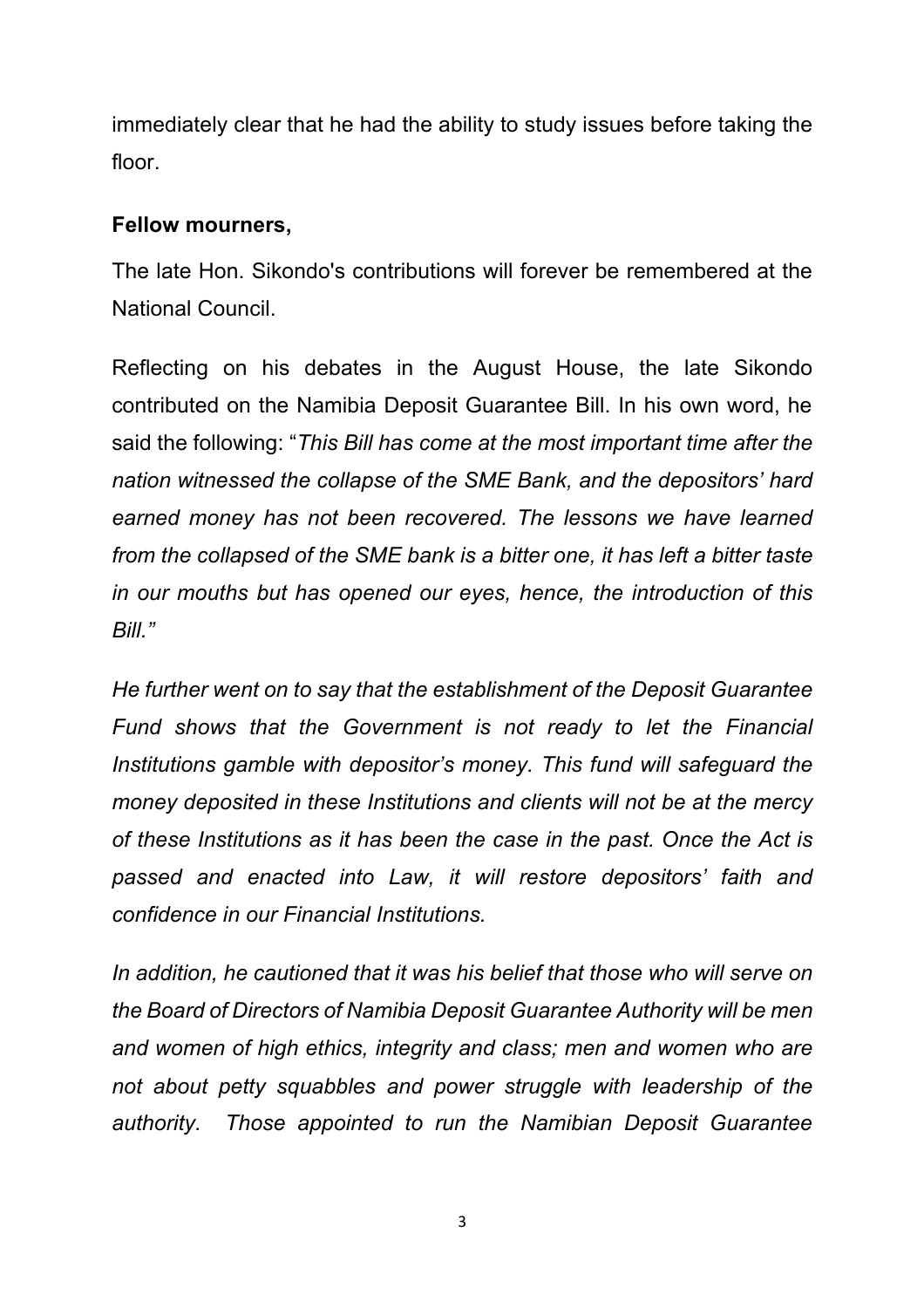*Authority should do so with integrity. They should learn from the mistakes of others and not to repeat the same mistakes.*

This sentiment alone tells us that the late Sikondo had a great understanding in the areas of finance and business, the experience he took to National Council, as a Member of Parliament.

The late Honourable Johannes Sikondo was a member of the Parliamentary Standing Committee of the National Council on Education, Science, ICT and Youth Development.

# **Dear mourners,**

Namibia has lost a leader and a nationalist. Clearly his commitment to work towards a prosperous Namibian society was never in doubt as can be discerned from his own words. Therefore, his legacy should inspire us to soldier on. Normally, Regional Councilor's positions or political office bearers' positions in general are given to people who have dedicated their lives to the betterment of the people or communities.

I must confess that the late Hon. Sikondo is an example of political leaders described above. Surely, he was a Councilor of note. In the timespan that he was a Member of Parliament at National Council, he left an indelible mark in the memories of fellow Parliamentarians.

### **Fellow mourners**

On behalf of the National Council and indeed on my own behalf, I extend our heartfelt and deepest condolences to the Sikondo family, residents of Ncamagoro Constituency and the people of both Kavango Regions.

4